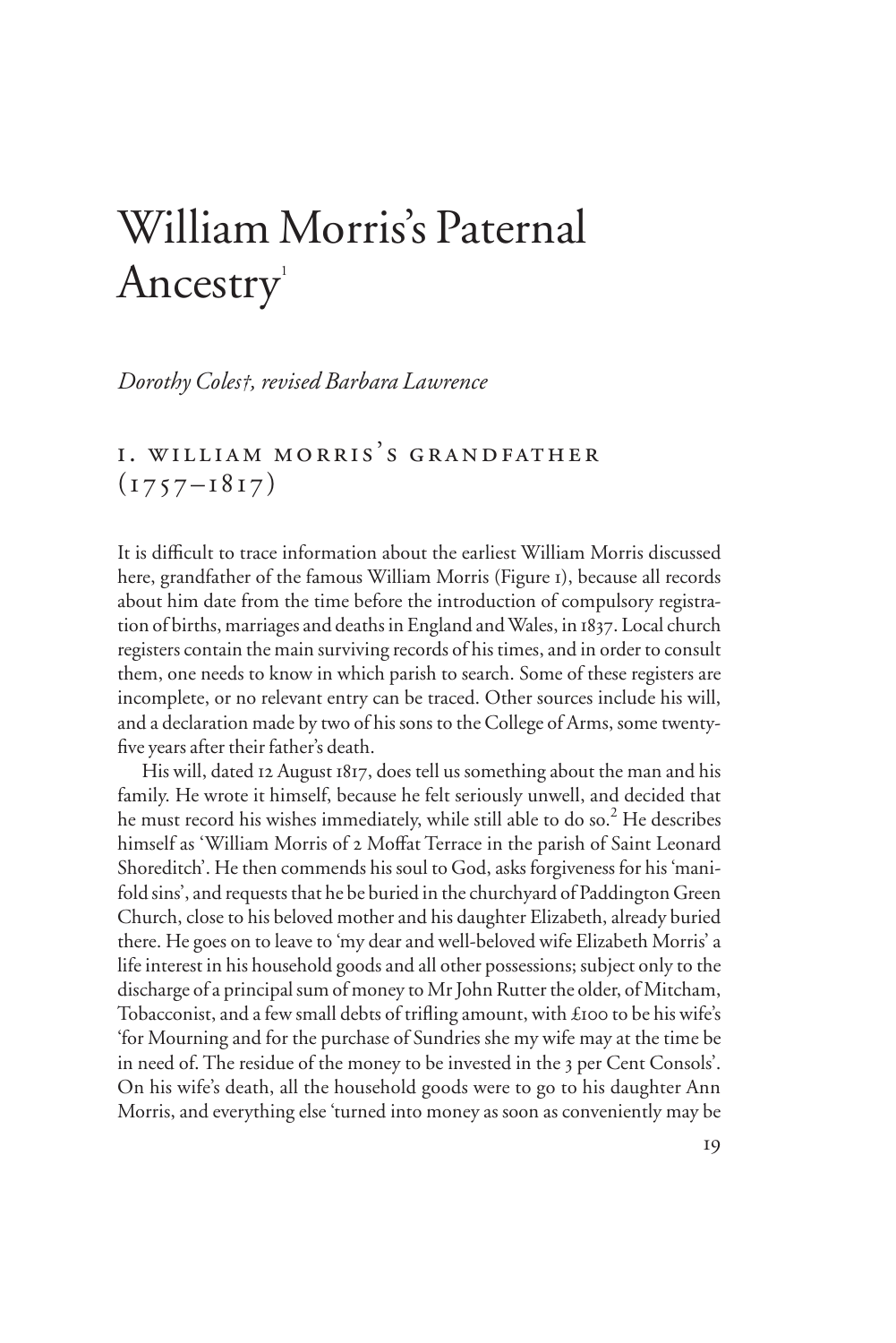

*Figure 1: William Morris's paternal family tree.*

20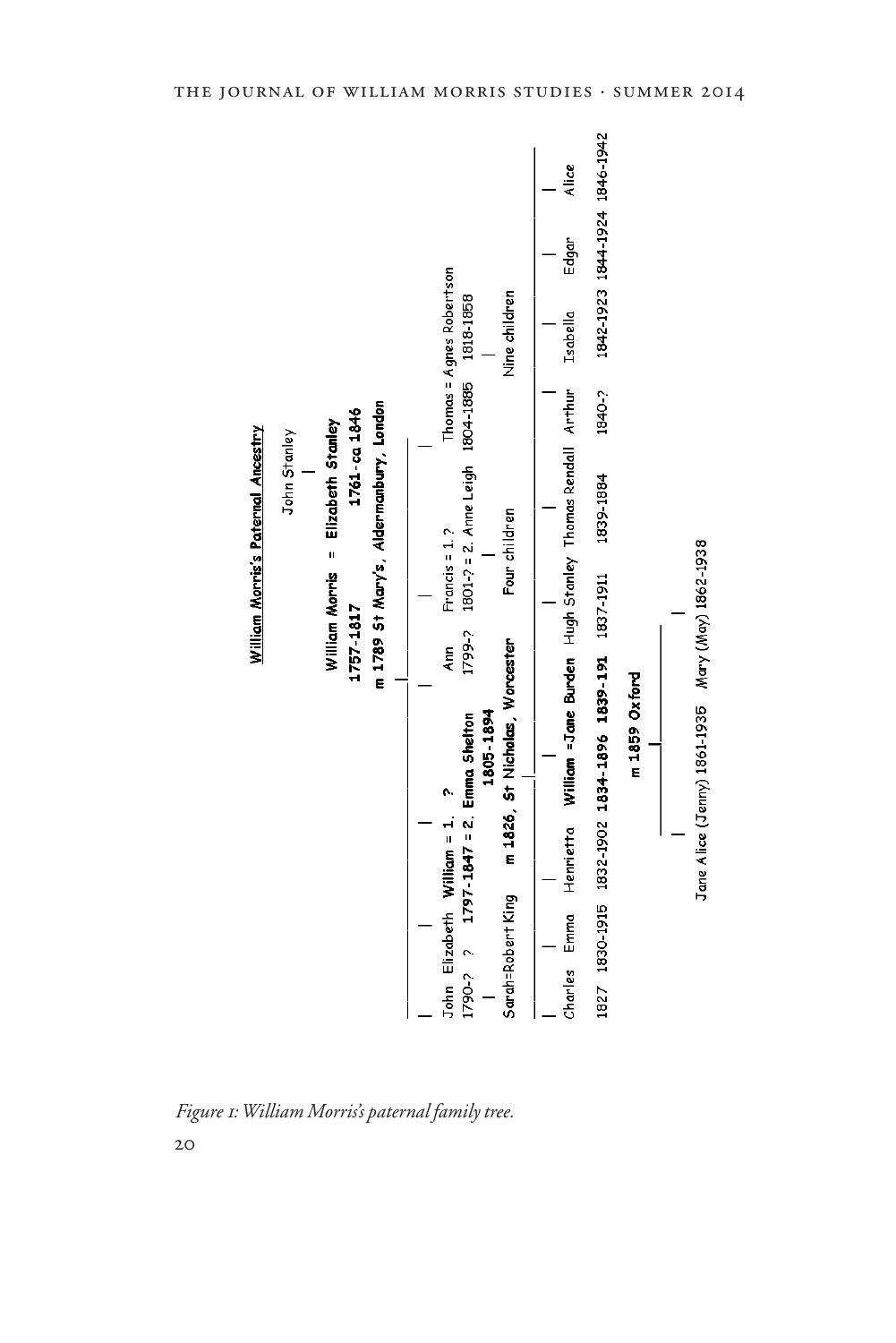equally divided share and share alike between my dear children namely John Morris, William Morris, Ann Morris, Francis Morris and Thomas Morris'. He then made provision for disposal of their share of the money, should any of his children predecease his wife. He signed the document, dated it, and added a note; 'this sketch very imperfectly drawn up I cannot include my wishes thereon if please God I live I will put it in better form'.

Since the will had not been witnessed, an affidavit follows which shows that 'Elizabeth Morris of Moffat Terrace, City Road in the county of Middlesex Widow, Sarah Rendall<sup>3</sup> of Dean Street Soho in the same county Widow, and John Inglis Jerdein of Fore Street in the same county, Tobacconist' all attended before a Notary Public and were sworn. Elizabeth Morris then made Oath that she was the lawful Widow and Relict of the late William Morris who had died on 17 August last, and that on that day she found in his pocket the document which purported to be his last will and testament. She had immediately sent for Sarah Rendall to attend her at her residence in Moffat Terrace, so that she might tell her of her brother's death; they had also read over the will together, and Sarah Rendall had then taken and kept it. They certified that between 12 August and 17 August, when William Morris died, he was too ill to make any further disposition of his property, and that the will was in the same state as it had been found. Sarah Rendall and John Jerdein then declared that they both knew well the handwriting of William Morris, and that they believed the document to have been written by him. All three then swore the truth of their affadavits before the Notary Public on that day, 7 January 1818 and endorsed their statements.

The final document is dated 15 January 1818, and states that administration of the will is granted to John Morris, the eldest son, after he had sworn to advise Elizabeth Morris according to the tenor of the will and that they (the widow, the eldest son and the four other children) would have been the only persons entitled to share in the distribution of his goods had William Morris died intestate. In this document William Morris grandfather is described as 'tobacconist deceased'.<sup>4</sup>

This will shows the writer to have been a devout man who was also literate, and possessed some facility with words. He shows great love for his family, and seems to have been concerned only with their welfare and the right conduct of his tobacconist's business. The stoicism with which he dealt with his illness, giving priority to the writing of his will, seems to me to resemble that of the Icelanders whom his grandson later so much admired. It therefore seems sad that the old man died too early for his grandson to have known him.

The other document which gives information about William Morris grandfather and his children is a declaration made when his sons William Morris senior and Thomas Morris applied to the College of Arms for the family to be granted a Coat of Arms. They set out details of the family, declaring the dates of their father's birth and burial (but, unfortunately, not his birthplace), and some dates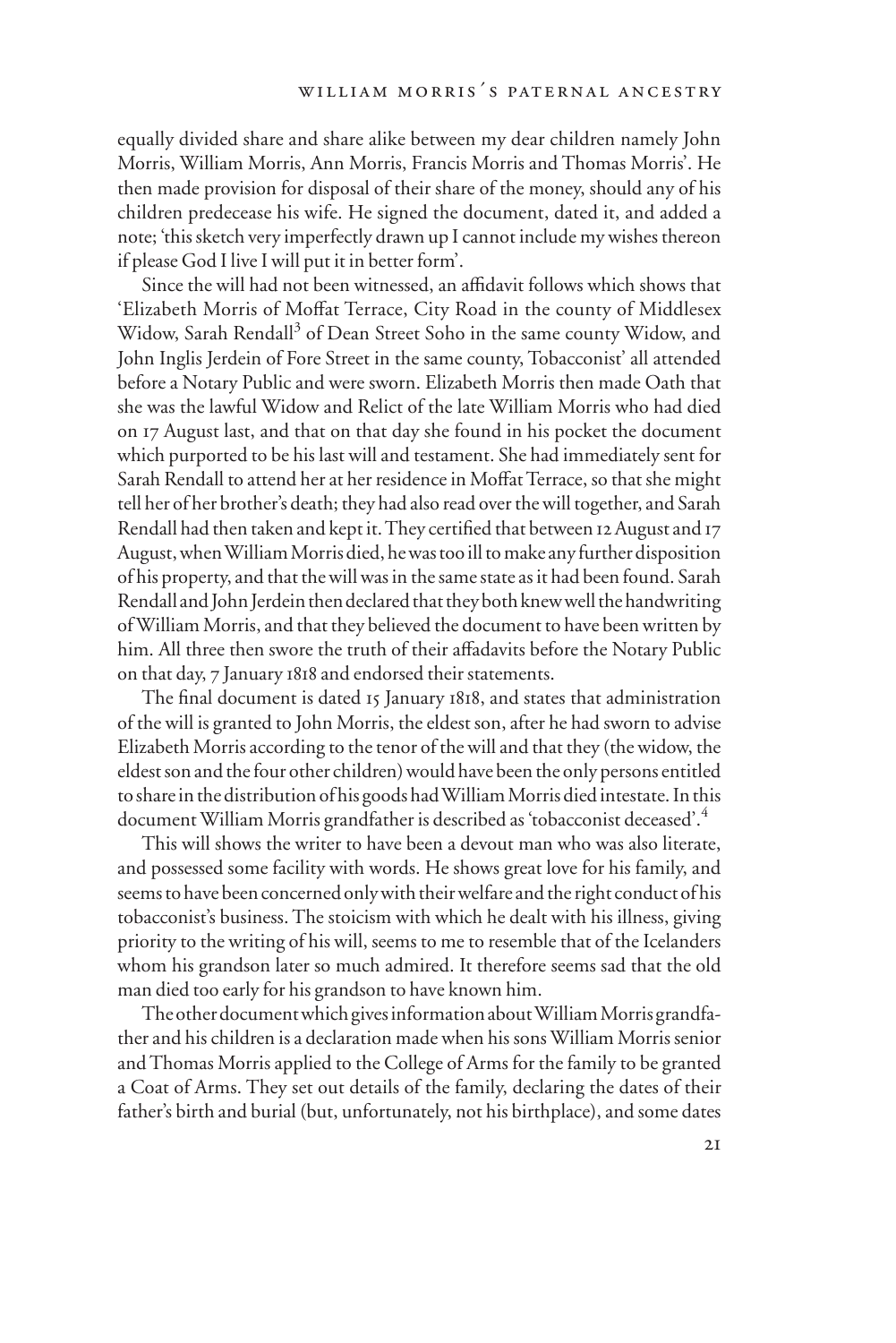of the births and marriages, and the current addresses of his four younger children, and of birth and baptism of their own children. John Morris, the eldest son is shown only by his name, that he was married and that he has issue. William Morris grandfather's date of birth is 16 July 1757, and he is described as 'of the City of London, Merchant'. This document (dated 23 May 1843) is signed by William Morris senior and Thomas Morris and countersigned by Bluemantle, representing the College of Arms. Thereafter all adult male members of the family were entitled to use their Coat of Arms, details of which were agreed with the College shortly afterwards.5

Many years later, J.W. Mackail, who wrote Morris's biography at the request of his father-in-law Sir Edward Burne-Jones, acting on behalf of the Morris family, consulted some of the surviving members, and recorded what must have been family tradition about their origins.<sup>6</sup> He wrote 'the Morrises were originally of Welsh descent. ... Morris's grandfather (the first of the family, it is said, who dropped the Welsh Ap from his surname) settled in Worcester in the latter part of last century and throve there as a burgess. ... their second son, William Morris senior was born there on 14th June 1797. $^7$  About 1820, his father having removed his business to London, he was entered as a clerk in the firm of Harris, Sanderson and Harris, discount brokers'. But William Morris grandfather's will shows that he died in 1817, and that at the time of his death was living in London's East End, seeming well-established and running a business there. The fact that his mother and one of his daughters were buried in the graveyard at Paddington Green also indicates that the old man possessed a lengthy tie with London. This connection does not rule out the possibility of Mackail's account being correct, but if so one would expect that the older William Morris (grandfather) would appear in records in the City of Worcester, and that the births of his children during the 1790s and 1800s would all have been recorded there, when, according to Mackail, the growing family was living in the city. Recent research by David Everett shows that in the 1851 UK Census, William Morris grandfather's youngest son Thomas is recorded in Tavistock, Devon as having been born in Worcester. There is a record of the baptism of a Thomas Morris in St Nicholas, Worcester for 3 October 1804.<sup>8</sup> No other records of the Morris family have been found in Worcester so far.

The marriage of William Morris grandfather and Elizabeth Stanley is recorded in College of Arms records as taking place at St Mary's Church, Aldermanbury, London, on 5 December 1789. Both parties were of that parish.<sup>9</sup> Witnesses included John Rutter also mentioned in the will of 1817 when resident in Mitcham, Surrey, near London, and a Sarah Morris, possibly William Morris grandfather's mother, later buried in the churchyard of Paddington Green Church, or his sister, later Sarah Rendall, widow, living in Soho, both also referred to in the will of 1817. This information suggests a London base for the family.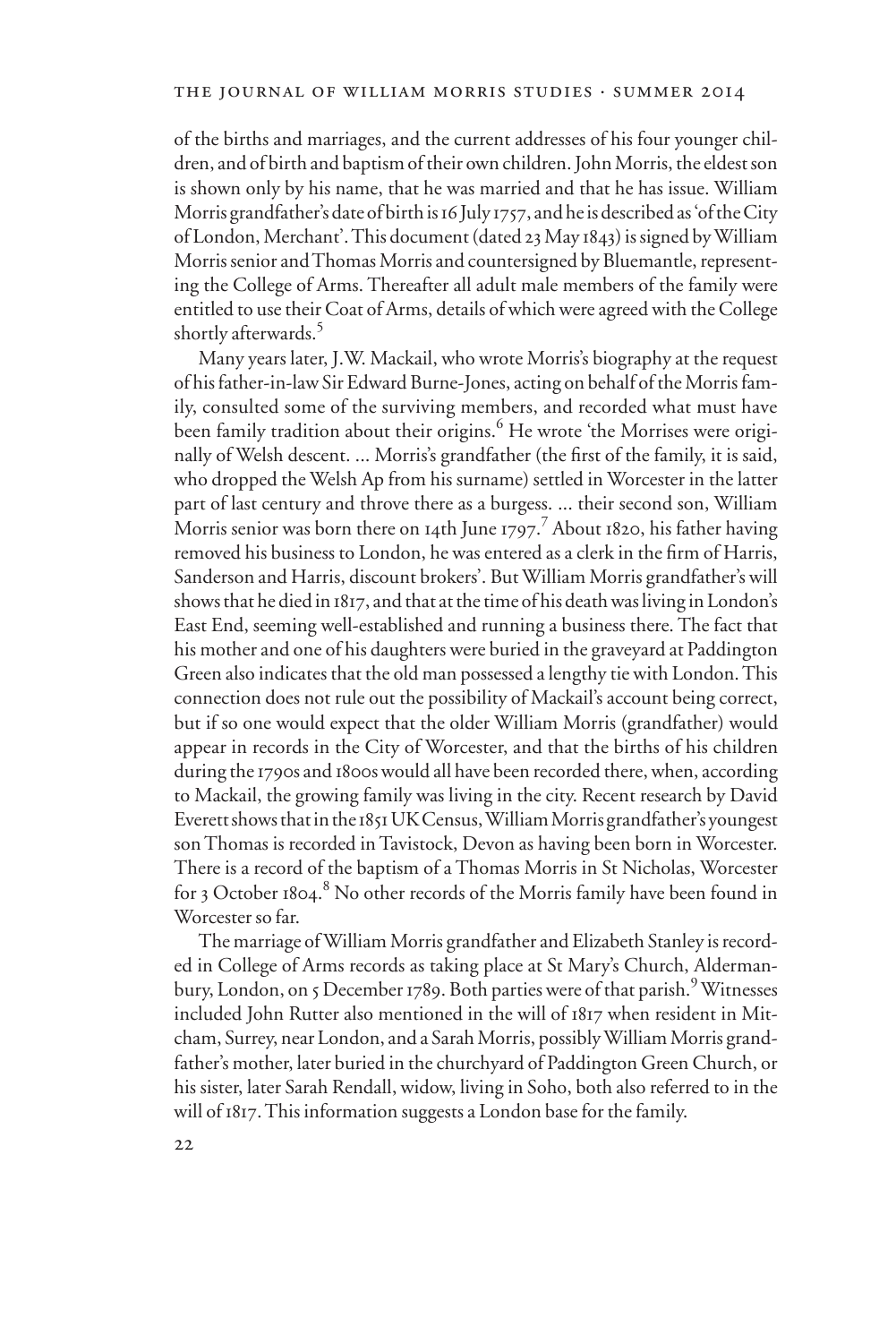There is also a record in Nottingham of the marriage of John Stanley and Ann Wyer, on 17 September 1758 , which would support the idea of an origin in that city of Elizabeth Stanley, their daughter, William Morris grandfather's wife, which is referred to in the College of Arms records, $^{10}$  and also in Morris's letters.<sup>11</sup> As well as a William Morris being baptised during 1797 at St James Church, Clerkenwell, Islington, Middlesex, there are records of an Ann Morris and a Francis Morris, probably William Morris senior's sister and brother, being baptised respectively at the same church during 1799 and 1802. $^{12}$  In the 1851 UK Census for Walthamstow, for the household of Emma Morris, (William Morris senior's widow: see below), there is an Ann Morris, a visitor, aged 51 years listed as staying with the family and born in Islington, Middlesex, who was probably the deceased William Morris senior's sister. In the 1871 Census for Tavistock, Devon, Anne Morris aged 71 years is described as Thomas Morris's sister, and born in Middlesex.<sup>13</sup> In the 1851 Census for Denmark Hill, Camberwell, Lambeth, Francis Morris is listed as born in Pentonville, Middlesex. All this information suggests that the family was based in the London area for some time, and that William Morris senior, Anne Morris, and Francis Morris, were all born in the London area and not, as Mackail writes, in Worcester. It could be that they spent a period of time in Worcester from around 1802, after Francis Morris's London baptism, and that Thomas Morris, William Morris senior's youngest brother, was born there, and that the family or part of it then returned to London, and were well-settled back there before William Morris grandfather died in 1817. This hypothetical sequence of events would also have given William Morris senior an opportunity to have met his future wife Emma Shelton Morris, in Worcester. However, another possibility is that Willliam Morris senior's family, or part of it, was staying in Worcester for a short period of time around Thomas's birth. This scenario would account for the lack of any other records in Worcester regarding William Morris senior and the family.

So, was Mackail's account of the family's origins correct, or had he been to some extent misinformed? The careers of William Morris grandfather's three younger sons show them to have been both ambitious and successful; the elder, William Morris senior, outstandingly so. Might they not have thought that their true background, a tobacconist's shop in the East End of London, would be a handicap to them in their subsequent careers, and might they have deliberately taken steps in order to suppress the details of that part of their background?

Confirmation of this theory would appear to be the observations that although Morris's own letters show that he visited Wales several times, going to different parts of the country, and that his wife Jane also went there on other occasions, neither of them ever visited the family's home district, nor did either seem to know where that was. Morris admitted as much in his reply, in 1890, to an enquiry from Havelock Ellis when he wrote: 'I know little of my ancestors;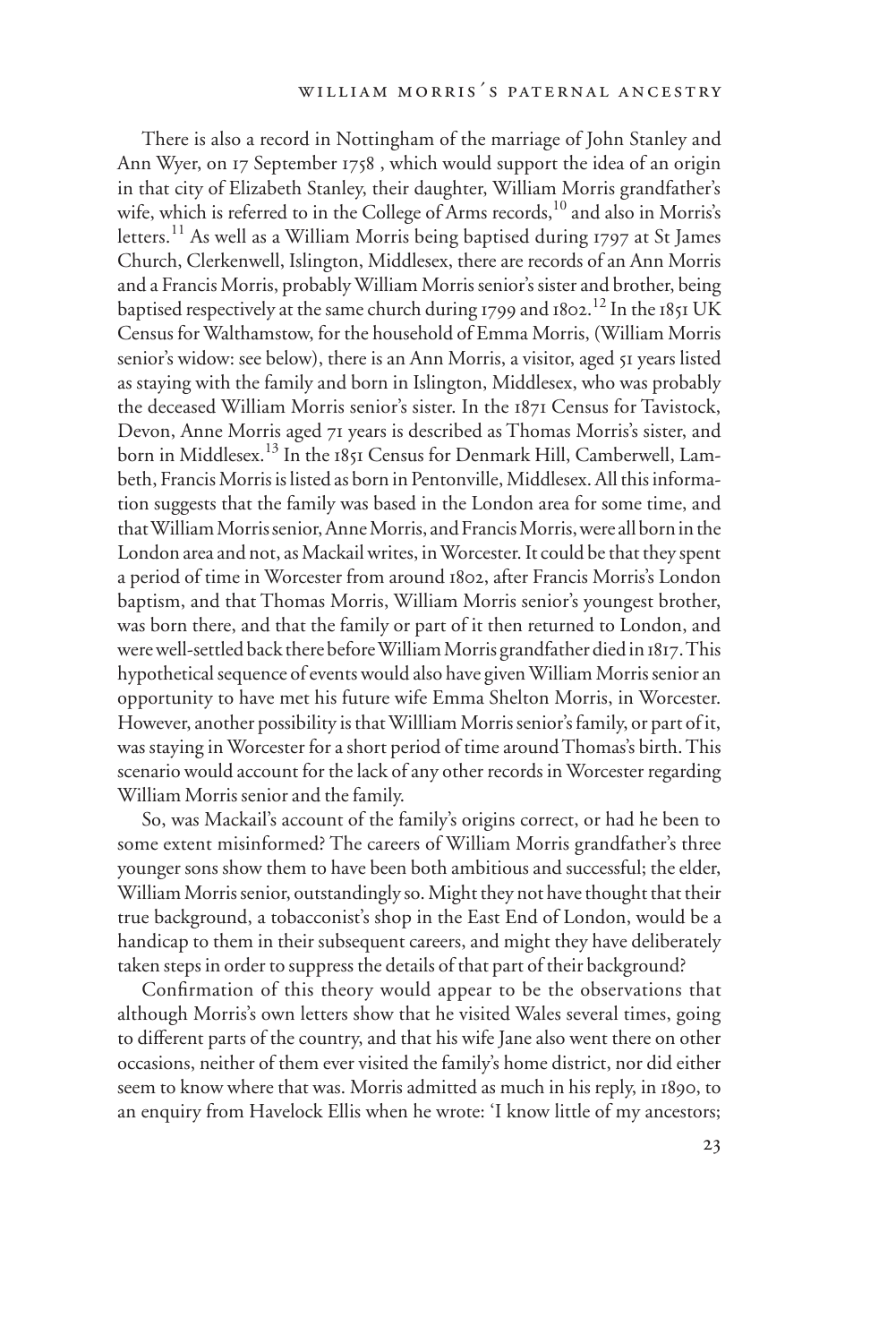nothing beyond my grand-fathers and mothers. I seem to have a good deal of Welsh blood in me. ... My father's father was Welsh, I believe, and my mother's mother also. My name is very common all along the Welsh border; and if my memory serves me, I saw many Morrises on the shop fronts at Brecon. The name is undoubtedly Cymbric'.<sup>14</sup> If some cover-up did take place, and information was suppressed, the brothers' plan was highly successful, for Mackail's report has been quoted again and again by William Morris's biographers, including Fiona MacCarthy,<sup>15</sup> and only the discovery now of William Morris grandfather's will, and the failure (so far) to find records of the Morris family in Worcester, apart from that of Thomas Morris's baptism, have led to any doubts as to the accuracy of Mackail's account.

## 11. william morris senior (1797–1847 ), EMMA MORRIS  $(1805 - 1894)$

William Morris senior, father of the famous William Morris, was the second son of William Morris grandfather and his wife, Elizabeth Stanley. He was born on 4 June 1797, and was seven years younger than his brother John, born 1790. It is not known definitely where he was born, but it now seems likely – from the above – that it was not in Worcester, but in the London area. A person of that name was baptised on 7 August 1797 at St James, Clerkenwell, Islington, Middlesex.<sup>16</sup> It seems probable that his sister Elizabeth, who died young and was buried in Paddington Green Churchyard, was born between John, the eldest child,  $^{17}$  and William. There were also three younger siblings Ann, born 1799, Francis (1801), and Thomas (1804).<sup>18</sup> At the time of his father's death in 1817 William Morris senior (then age 20) was already working, but no details of that employment have survived. At some time he went to work for Harris, Sanderson & Harris, bill-brokers of Lombard Street in the City of London , where he was successful, being made a partner in 1826 when he only twenty-nine. This promotion assured him a good salary and even better prospects, and made him a highly eligible young man.

On 27 July 1826, he married Emma Shelton in her home town of Worcester; she having been baptised there in the parish church of St Nicholas on 27 May 1805.<sup>19</sup> The marriage register shows that they were both 'of full age', and in fact he was twenty-nine, and she twenty-one. While Emma is recorded as of the parish of St Nicholas, Worcester, William Morris senior is stated to be of the parish of St Leonard the King and Martyr in the City of London, showing that he was at that time living there. The register also records that he was a widower, but nothing is known definitely of this earlier marriage. One possibility is a marriage at St James, Clerkenwell on 2November 1822 of a William Morris and Jane Dennis of St Cle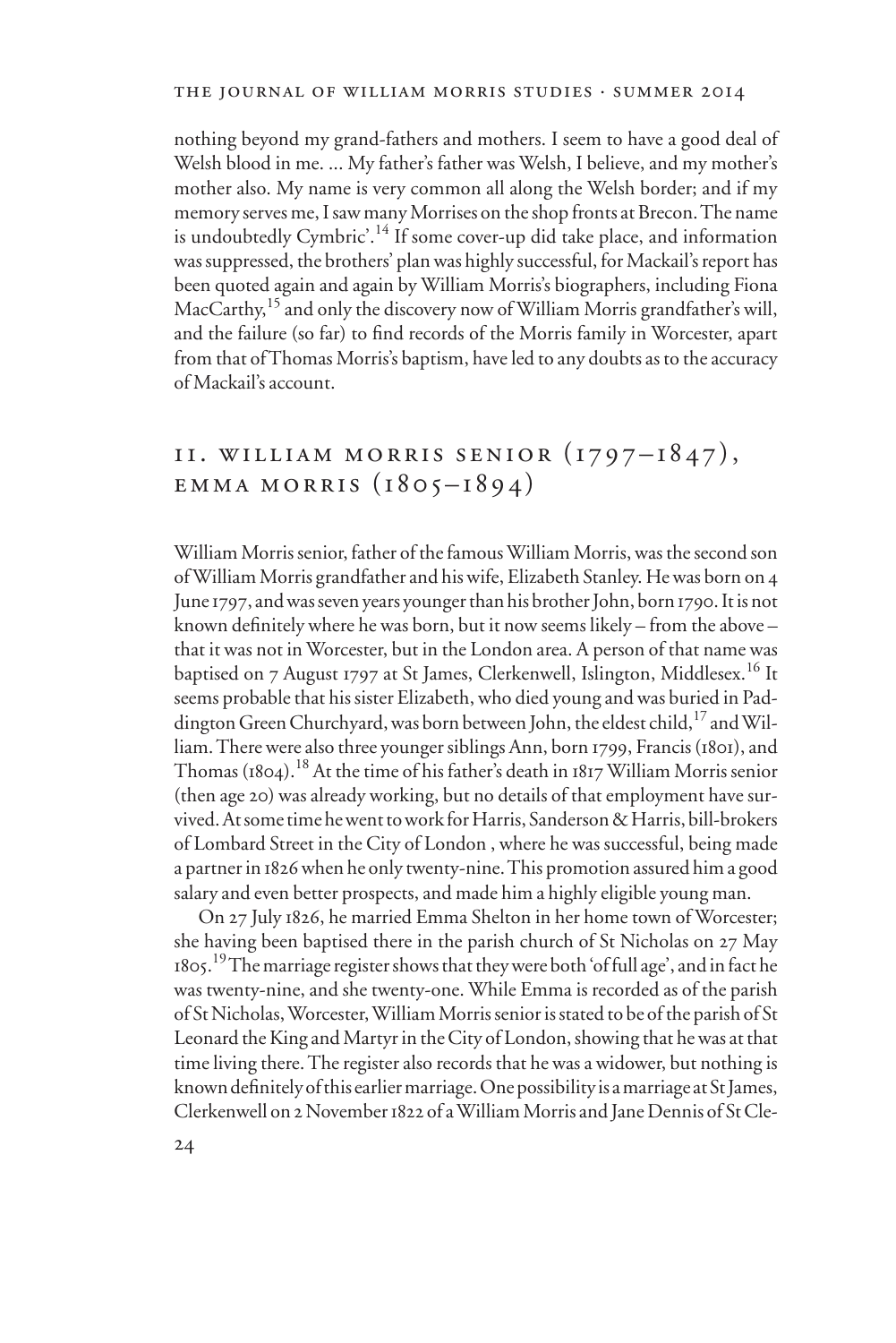ments Danes, and a Jane Morris being buried at St Mary's Paddington Green on 28 May 1823, aged 26 years, the address being Bath Street, St Lukes, Middlesex. However it cannot be stated with any certainty that this is the same person.<sup>20</sup> No record of his first marriage has been found in Worcester. At that time, the commonest causes of death of young women were consumption (pulmonary tuberculosis), fevers such as typhoid and scarlet fever, or problems associated with pregnancy and childbirth. The loss of his wife when he was still so young must have been a harrowing experience for William senior, but no other mention of it survives among the family papers.

William Morris senior's likeness as a young man is recorded in the form of a miniature watercolour now held at the William Morris Gallery in Walthamstow (Figure 2). The painting is signed 'T. Wheeler', and bears the year 1824. A portrait of Emma Shelton by the same painter matches it, and they were probably painted for the couple to exchange at the time of their betrothal. He appears rather immature for a man of about twenty-seven years, and his features are delicate, with a jaw less heavy than that which most of his children developed. Both the sitters are smartly dressed: he wears a dark coat with a lighter-coloured waistcoat, a very high collar and a white cravat with an impressively intricate knot. The feature which most clearly links him with his eldest son is his hair, which is shown very dark and curling up from his forehead in the same unruly manner so familiar from images of the young Morris.

After they were married, William and Emma settled into rooms above Harris, Sanderson, & Harris's offices in Lombard Street. It was customary at that time for a member of a firm to live on the premises. Emma soon became pregnant and during August 1827 gave birth to a son, Charles Stanley, who apparently seemed healthy as no record has been found of his baptism (which would probably have been arranged if his life seemed in danger). He lived for only a few days, however, and was buried on 7 September 1827 in the churchyard of Saint Edmund the King and Martyr in Lombard Street, very close to his parents' home.<sup>21</sup> It was only when a daughter was born more than three years later, on 28 October 1830, that William and Emma could feel confident they were capable of producing a healthy child. They named this daughter Emma, and she was baptised at home on 14 December 1830 as wintry airs were much feared at that time of the year. A second daughter, Henrietta, was born on 8 November 1832, and baptised during July 1833.

At the beginning of 1833, the family moved out of what were then the fogs, smoke and dirt of Central London to the almost rural surroundings of Walthamstow, east of the city, where they rented Elm House. Their first son to survive was born there on the 24March 1834, and was named William. Elm House was a comfortable suburban home with a large garden, and from there Morris's father was able to travel daily up to the City by stagecoach. The family regularly attended their parish church, as the parents approved of the unadorned 'low Anglican'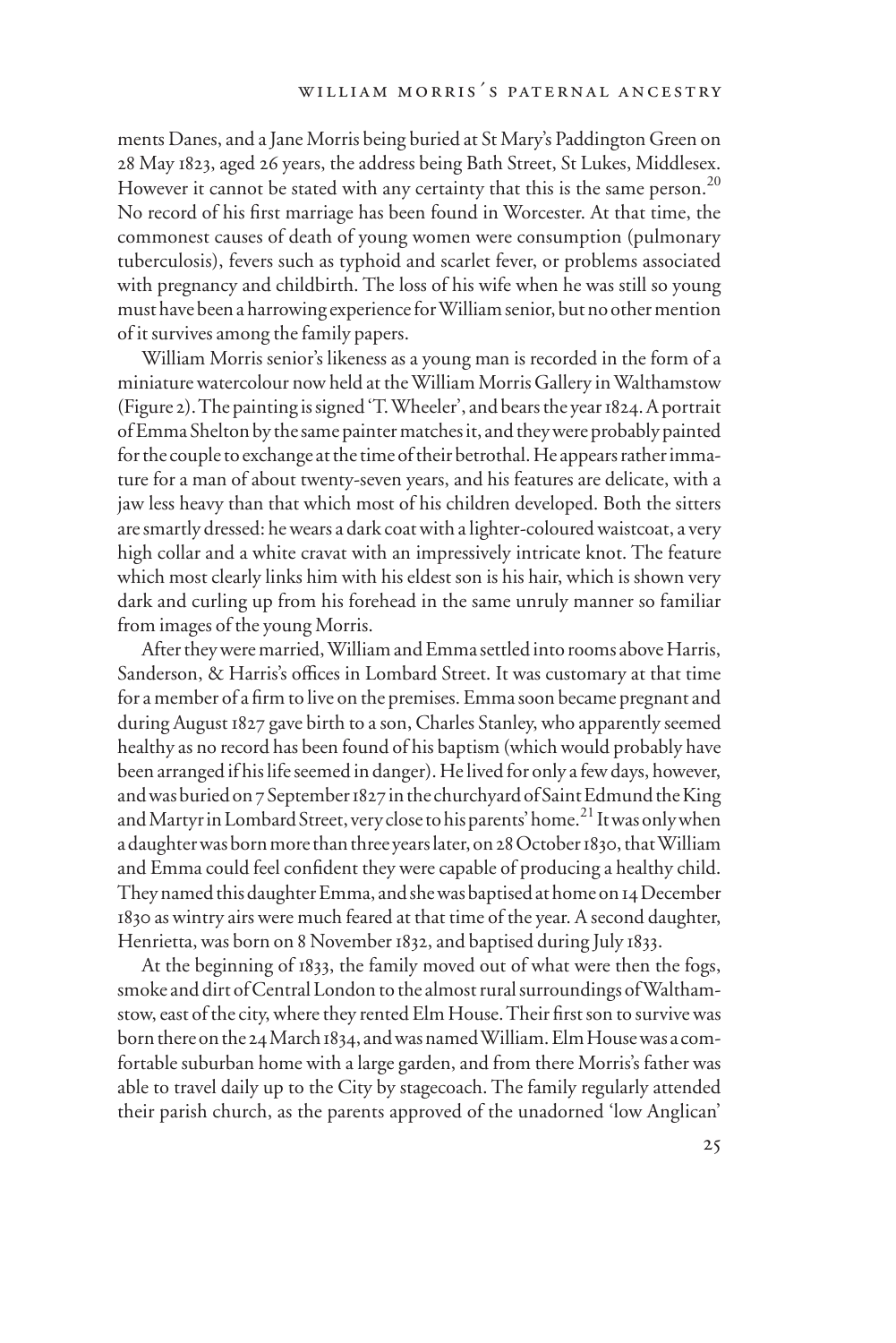#### the journal of william morris studies . summer 2014



Figure 2. *Miniatures of Emma Shelton Morris and William Morris senior by 'T. Wheeler', 1824. By permission of the William Morris Gallery, London Borough of Waltham Forest.* 

form of service in use there, but it seems to have appealed less to their children, as later, several of them turned to churches with more elaborate rituals.

Early in 1834, a group of twelve City business men met in order to discuss the possibility of opening a school for boys in Walthamstow: the plan being to finance the scheme by selling shares at  $£20$  each. Among the sponsors of the plan was Joseph Owen Harris, one of two Quaker brothers who owned the bill-broking firm for which William Morris senior then worked. William senior decided to support the venture, and attended a second meeting shortly afterwards, even though it was held on the day on which his son was born. The group agreed that they would go ahead with the plan, and that the school be named 'The Forest Proprietary Grammar School'.<sup>22</sup>

At Elm House, two more sons were born – Hugh Stanley (1837), and Thomas Rendall (1839). Stanley was the surname of William Morris senior's mother, and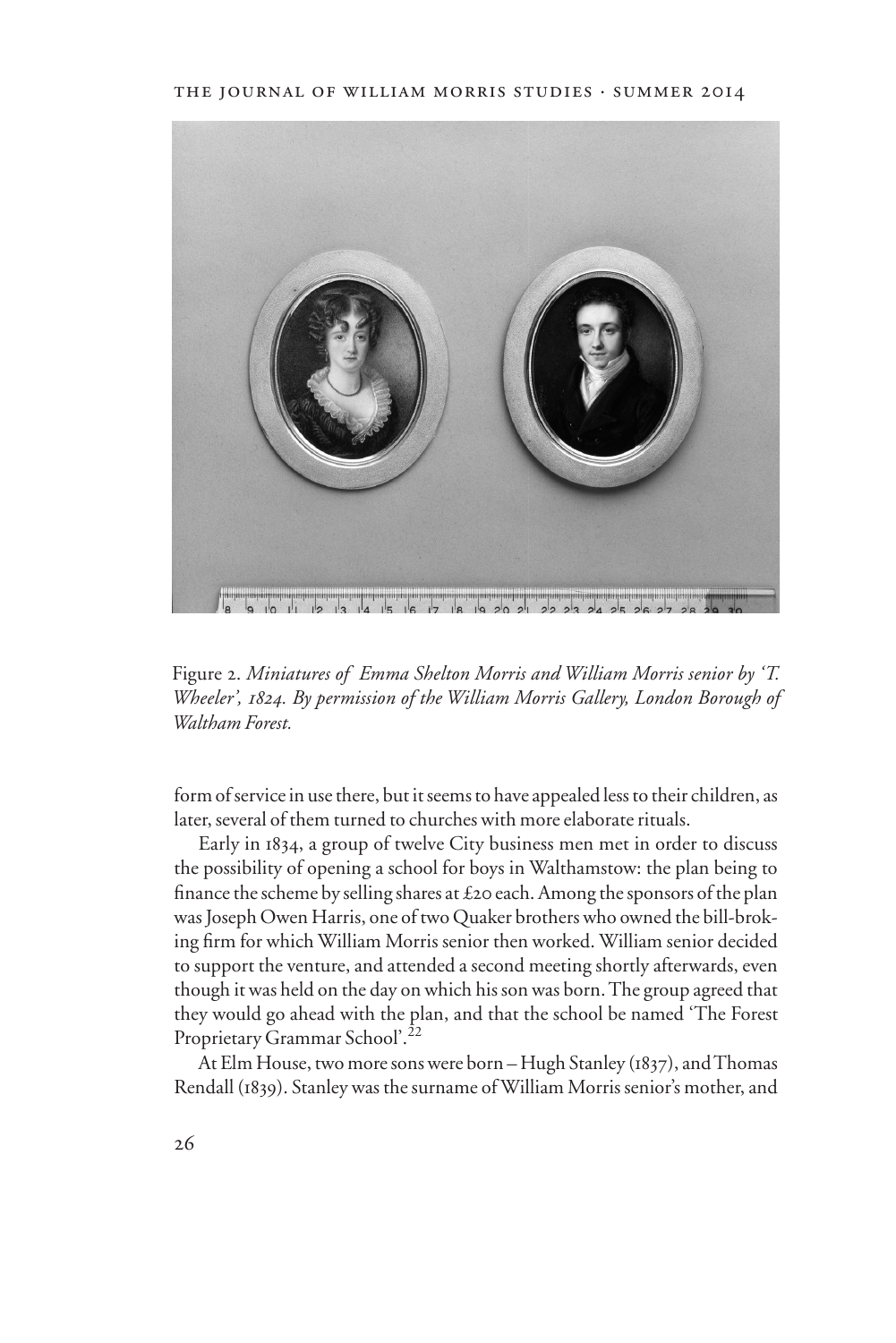the second name of their first child Charles who had died in infancy. Thomas was the name of William Morris senior's brother, and Rendall the married name of William Morris grandfather's sister.

By this time, William Morris senior was doing exceedingly well in the City, and was soon in almost sole charge of the bill-broking firm. As Mackail wrote, 'Bill and discount broking was a class of business carried on by a comparatively limited number of persons, whose status and social consideration approached those of private bankers. Competition was not keen, and the members of established firms lived in ease and even opulence'.<sup>23</sup> His brothers were also flourishing, Francis being connected to the Coal Exchange, and Thomas owning a coal merchant's business in London. In 1844, William senior and Thomas invested in shares in a new copper mine on the Duke of Bedford's estate on the border of Devon with Cornwall. The workings proved uncommonly rich in ore, so that for many years the brothers received large dividends on their shares, besides their income from other sources. Both soon became directors of the mine, the Devonshire Great Consolidated Copper Mining Company (Devon Great Consols), and Thomas moved to Devon in order to be 'Resident Director' in charge of operations.24

After six years at Elm House, in 1840 William senior, Emma and their children moved to nearby Woodford Hall. Their new home was a Georgian mansion, in extensive grounds which included a home farm of 100 acres (*ca* 40 ha) which supplied the household with all its vegetables, fruit, dairy produce and meat. At the same time, the number of domestic staff they employed increased considerably. At the William Morris Gallery, a copy of a local news sheet survives which is undated, but on which is noted in pencil '1840'. If that year is correct, it would seem that once he had moved into the Hall, William senior lost no time antagonising local people, as the entry concerning him runs: 'We advise the far-famed ex-auctioneer, W. Morris of Woodford Hall, not to be so uncharitable as to try to prevent poor people from getting water, this severe weather, from off his premises – his worthy predecessor did not act in this manner. Look out, old boy, for all the world knows what you are and what you have been'. Other items published on the same sheet show that it featured gossip and scandal; but nevertheless there is likely to have been some truth in the matter reported. The complaint about William senior leaves a nasty impression. For a man who was a regular churchgoer and professed to be a devout Christian, he had apparently shown a harsh, uncaring attitude toward the poor among his neighbours.<sup>25</sup>

The 1841 Census shows that Woodford Hall was a large household: beside Emma and William senior, their six children, and his mother and sister, there were ten servants (one man and nine women) 'living in'. No details of their occupations are recorded; all are just listed 'house servant'. Other staff, living in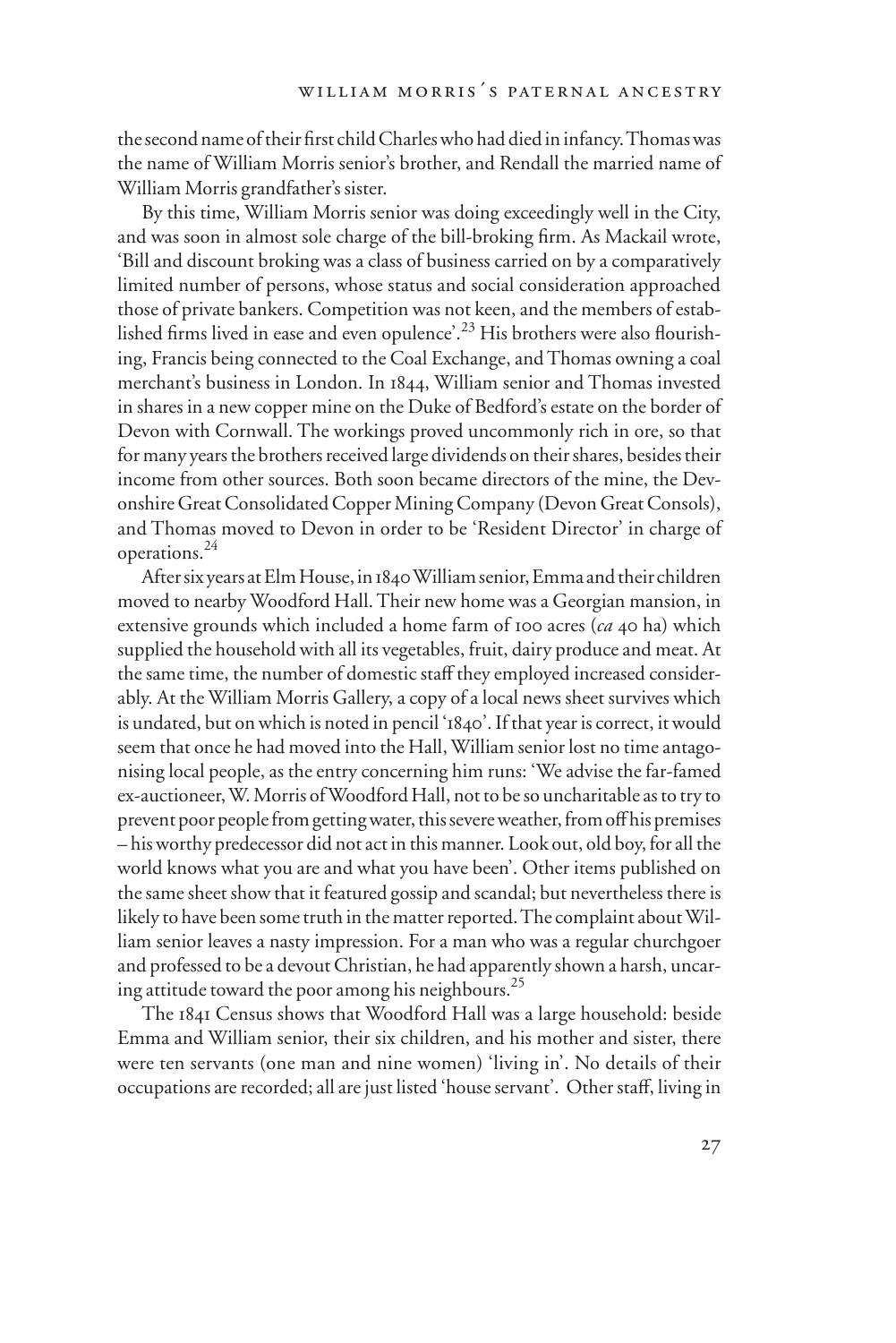tied houses, were a gardener, his wife and four children; their eldest son (twenty) working as a manservant, and their second son (fifteen) also as a gardener (it seems probable both were employed at the Hall), while two younger children were at school. A coachman and his wife lived at the stables, and a further man described as an 'agricultural labourer' at Woodford Hall Cottage with his wife and nine year old son.26 Four further children were born to Emma and William at Woodford Hall; Arthur, shown in the 1841 census as nine months old, Isabella (1842), Edgar Llewelyn (1844; a rare suggestion of a possible Welsh connection), and Alice (1846).

In 1842, when the boy was eight years old, his father took the young William on holiday in Kent. There is no mention of any other member of the family going with them, and the father may have planned the trip in the hope of becoming closer to his eldest son, knowing that the boy was developing a love of old buildings, and already showing an interest in architecture. They visited Canterbury Cathedral and the church at Minster in Kent. These visits created a lasting memory in the child; fifty years later Morris could still recall details of both buildings, and the thrill of seeing the great Cathedral.<sup>27</sup> His father also used to take him up to the City to see the Lord Mayor's Shows from Harris, Sanderson & Harris's premises. He was planning that young William should take over the business in due course, and these visits may have been intended to impress on the boy the important status of men who worked in the city.

In 1843, William senior and his brother Thomas considered that their elevated social and economic status justified their possessing a coat of arms, and in April that year they petitioned the Duke of Norfolk at the College of Arms to approve the use of one by the Morris family. They based their claim on the statement that the family had held one in the past, but that it had fallen out of use, and they did not wish to be at fault using an incorrect one. This may have been true, but appears unlikely. However, at the time, the only conditions restricting consent to such a grant were that applicants' families should be of some substance, and living at a suitable address. The petition was duly granted, and correspondence between Bluemantle Poursuivant, representing the Kings of Arms of the College, and William senior followed in order to determine the bearings the family would use. According to Mackail, young Morris was 'already of an age to be keenly interested in heraldry'.<sup>28</sup>

The device their discussion produced depicts a silver horse's head on a deep blue background, with three gold horseshoes, one placed centrally below the head, and two in the upper corners. The crest is also a silver horse's head, with three black horseshoes on the neck, two below and one above. The motto is *Pax et Libertas*. There seems to have been no special significance to the device, the motto or the colours chosen, but Morris always said that his favourite colour was blue, and Mackail refers to the white horse association in several future instances;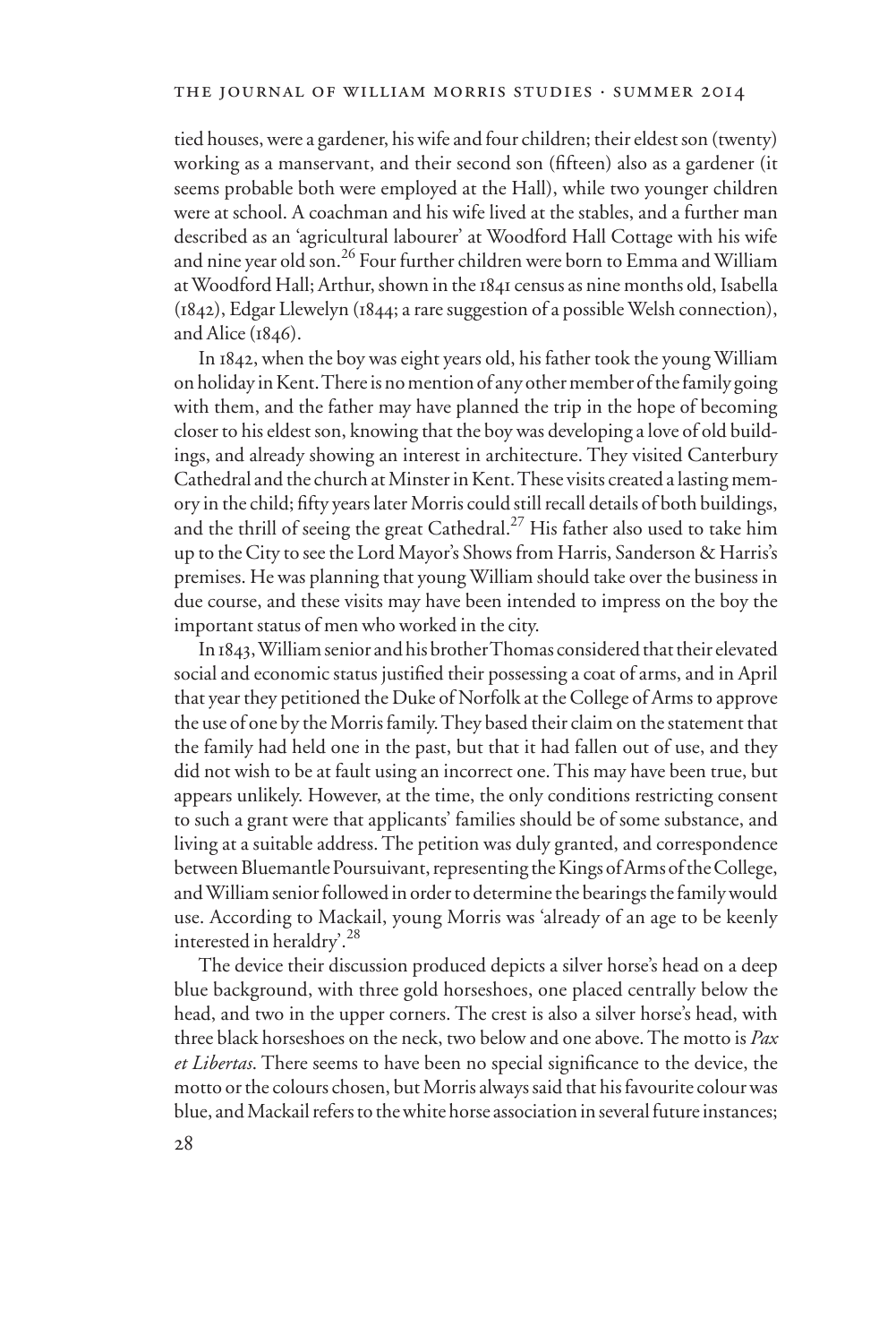the horses painted on tiles at Red House, and regular pilgrimages to the White Horse on the Berkshire Downs not far from Kelmscott Manor.<sup>29</sup> On 23 May 1843, William senior and Thomas visited the College of Arms and, in accordance with the usual procedure, presented a paper setting out the dates of birth of their parents, themselves and their brothers and sisters, and also of their children, and signed a declaration that the information was true to the best of their knowledge and belief. And when this declaration had been countersigned by Bluemantle, the formalities were complete. From that day, all adult males of the Morris family were entitled to use the coat of arms, with that right descending to their sons when they came of age; also they would have been justified in describing themselves as 'Esquire'. The tobacconist's shop in Shoreditch was thus put far behind.

When the young Morris was nine, he was sent to a preparatory school; in 1845, only two years later, it was arranged that he should change from dayboy to boarder – still at a local school. The boy hated this, for as a boarder, although he was able to see his family in church on Sundays, he was not allowed to speak to them; his spare time also became much more regimented than it had been when he had lived at home. The change took place at just about the time his father probably began showing signs of the disease from which he died two years later.

On 8 September 1847, William Morris senior died at Woodford Hall, the cause of his death being given on a certificate as 'Ulceration or cancer of the stomach. Two years. Certified'.<sup>30</sup> He was buried in the churchyard of Woodford Parish Church, with his coat of arms featuring prominently on the large stone memorial which his widow erected for him. It is usually stated that his death was unexpected, and that it therefore set off a chain of disastrous events in the London market, $31$  but the certificate quoted here indicates a lengthy illness, and it seems unlikely that William senior had been working regularly and in full control of the bill-broking business for some time. It may be that he feared loss of confidence in his firm, if his absence became widely known, and that he and his clerks had endeavoured to conceal it. Certainly a trade recession began at about the time of his death, and the firm, like many others, ran into difficulties. Seven days after his death, it suspended trading, stating that this was 'an event which was wholly unforeseen and unexpected by us', and was due to the previous retirement of one of the partners and now the 'sudden and lamented death' of William Morris senior $32$ 

He had not acted as though his illness was likely to be terminal, as would have been expected of a man of business, for he left no will. But once the market settled down again, his widow Emma found herself left an income which was adequate for herself and her nine children, the money coming mainly from shares in Devon Great Consols. Her husband's brothers Thomas and Francis remained to advise her on financial and other matters until young William came of age. She did not wish to continue at Woodford Hall without her husband, however,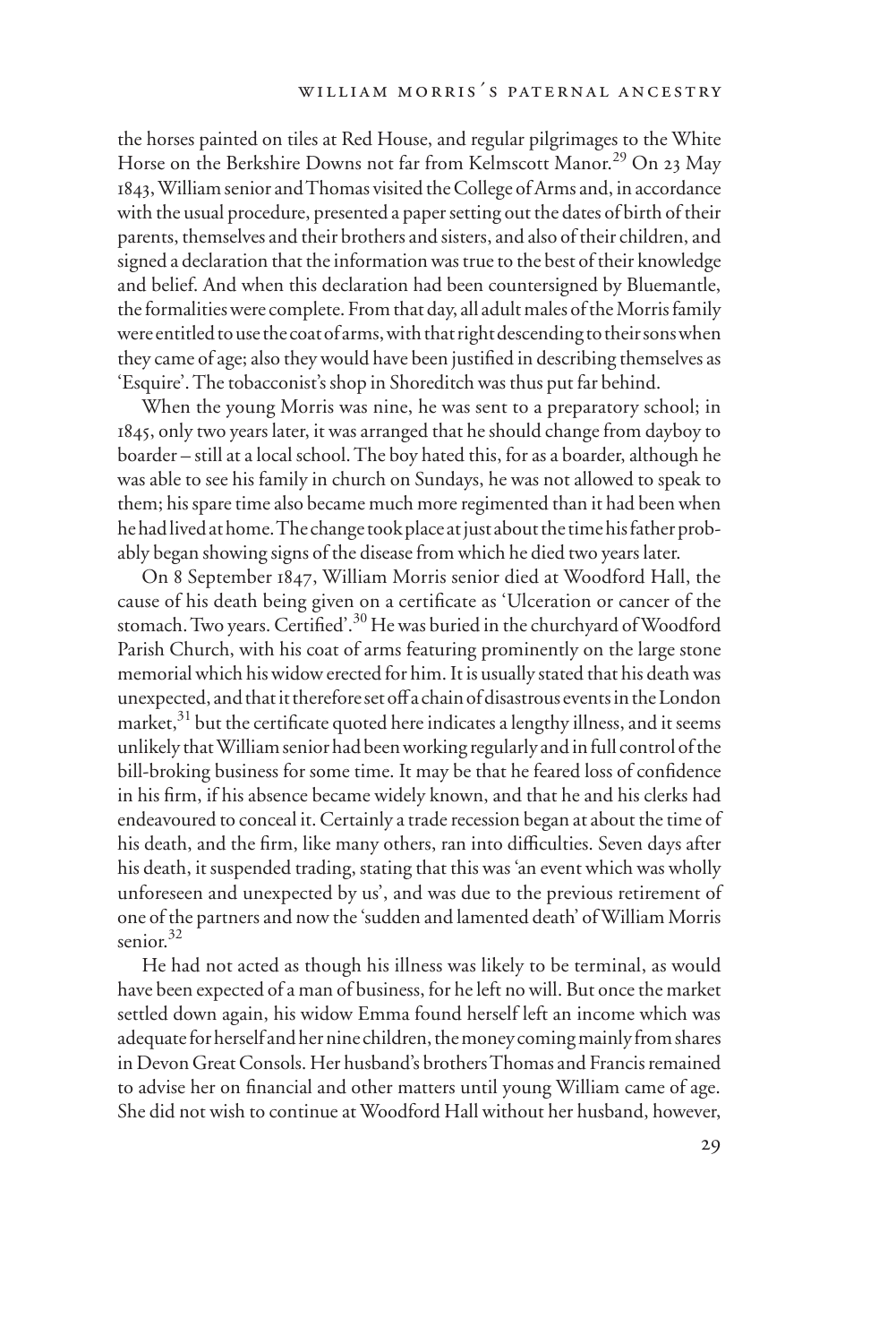and during the year following his death, moved her family to a smaller house, although still a substantial one, at Water House, Forest Road, Walthamstow, now the William Morris Gallery.

### NOTES

1. This article is based on unfinished work by the late Dorothy Coles (Obituary, William Morris Society Newsletter, Summer 2012, pp. 4-5). Some changes have been made for clarity, and in order to incorporate recent research which supports Dorothy's new interpretation of Morris's ancestry.

Working as a volunteer for the William Morris Society at Kelmscott House, I made some inquiries about William Morris's ancestry on behalf of David Everett who was researching Morris's Worcester connections. I approached Dorothy Coles shortly before her death as I knew her as an expert in Morris textiles and Morris family history. After her death Tony Pinkney, a member of the Society and friend of Dorothy, was able to negotiate with her family that her papers relating to Morris family research, which included these unfinished chapters about Morris's father and grandfather, should come to the Society. Nicholas C. S. Mason, Dorothy's nephew, has given permission on behalf of the family for these to be published. There remain many uncertainties and questions about William Morris's father, paternal grandparents and other ancestors which further research might clarify.

In this article the famous William Morris will be referred to as 'Morris' or 'William Morris', his father 'William Morris senior' and his grandfather 'William Morris grandfather'. A parallel article, by David Everett, which explores the Morris family's connections to Worcester, appears in this volume on pp. 35–60.

- 2. Will of William Morris (grandfather) of 2 Moffat Close in the parish of St Leonard, Shoreditch, London, 1817 Records of Prerogative Court of Canterbury Wills,1384-1858, Prob11/1600, National Archives, Kew.
- 3. Sarah Rendall, William Morris grandfather's sister.
- 4. In *News from Nowhere*, a tobacconist's in Piccadilly is described as being run by two children. As Tony Pinkney points out, there is a focus in News from Nowhere on grandfather-grandson relationships
- 5. Documents held by the College of Arms, Queen Victoria Street, London.
- 6. J.W. Mackail, *The Life of William Morris*, London: Longmans, Green & Co., 1899, p.2. Afterwards Mackail. In *The Collected Letters of Jane Morris*, edited by Frank C. Sharp & Jan Marsh, Woodbridge, Suffolk, U.K: The Boydell Press, pp. 325-6, there is a note relating to letters by Jane and May Morris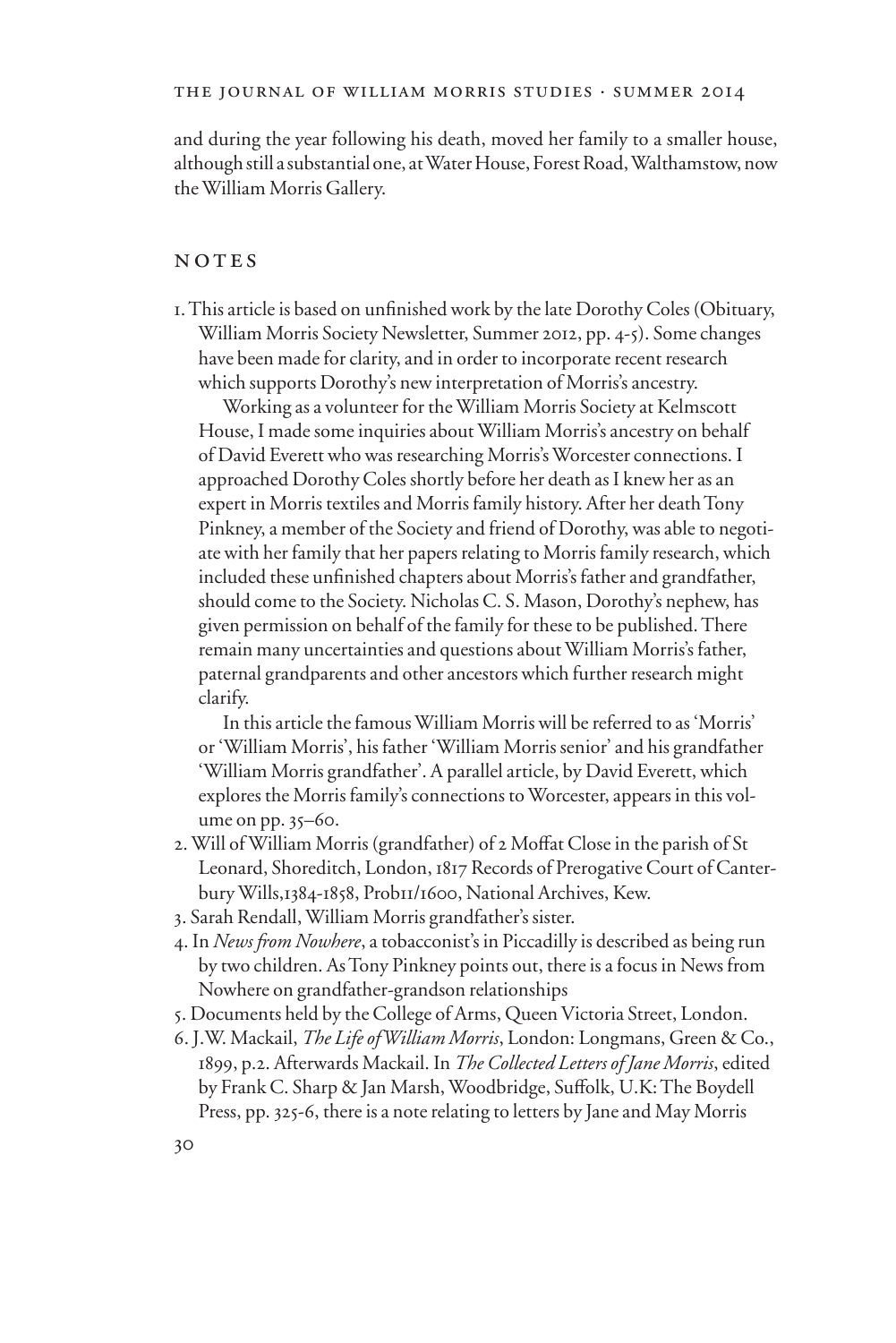indicating that 'The Morrises were generally disappointed in Mackail's presentation of William Morris'. E.P Thompson (*William Morris: Romantic to Revolutionar*y, London: Lawrence & Wishart, 1955, p. 736; afterwards Thompson) refers to Mackail thus: 'as the son in law of Georgiana Burne-Jones he was the official biographer' of Morris. Fiona MacCarthy (*William Morris. A Life for Our Time*), London: Faber & Faber, 1994 , p. x writes 'It was with family support that the commission to write the authorized biography of Morris went to J.W. Mackail'.

- 7. There is a record of a baptism of a William Morris on 7 August 1797 at St James, Clerkenwell, Islington, Middlesex, with an entry of 4 June 1797 as his date of birth in the Church of England Parish Registers 1538-1812, London Metropolitan Archives, Northampton Road, London (research by Eva Lawrence and David Everett). This information conflicts with that given to the College of Arms by William Morris senior and his brother Thomas, who cite the date of birth as 14 June 1789.
- 8. Dorothy Coles and her nephew Nicholas C.S. Mason searched records in Worcester. David Everett also investigated records there with no result apart from the baptism of a Thomas Morris at St Nicholas Church Worcester in 1804, recorded in the Parish Register. David Everett adds: *There are baptisms of eleven children in all, to six other couples with the surname Morris in this parish register, for the period 1779 to 1800. A further complication is that the British Newspaper Archive only covers Worcester newspapers from about 1820 onwards, and the earliest local directory also dates from 1820, by which time Morris's grandfather was living in London. Recent work using the* Ancestry *internet subscription site (http://www.ancestry.co.uk) has convinced me that William Morris senior and his siblings John, Ann, and Francis (but not Thomas) were all baptised in London. I have found good matches on* Ancestry *for all of them apart from John.*
- 9. College of Arms records and Parish Register of St Mary's Church, Aldermanbury, London for 1789, p. 92, No.191
- 10. College of Arms records.
- 11. Norman Kelvin, *The Collected Letters of William Morris*, Princeton: Princeton University Press, 4 vols in 5, 1984-1996; Vol.1, p. 292, Vol. 3, p. 162. (Afterwards Kelvin)
- 12. College of Arms records and recent research by David Everett. College of Arms records show Anne Morris as born 19 September 1799, and baptised 29 December. The Parish Register for St James, Clerkenwell, Islington, Middlesex record an Ann was born 1 September 1799 and baptised 5 December. (NB: The College of Arms spells Anne with an 'e', the Parish Register without). The College of Arms possesses no dates for Francis Morris, but the Parish Register of St James show him as born 29 September 1801 and baptised 5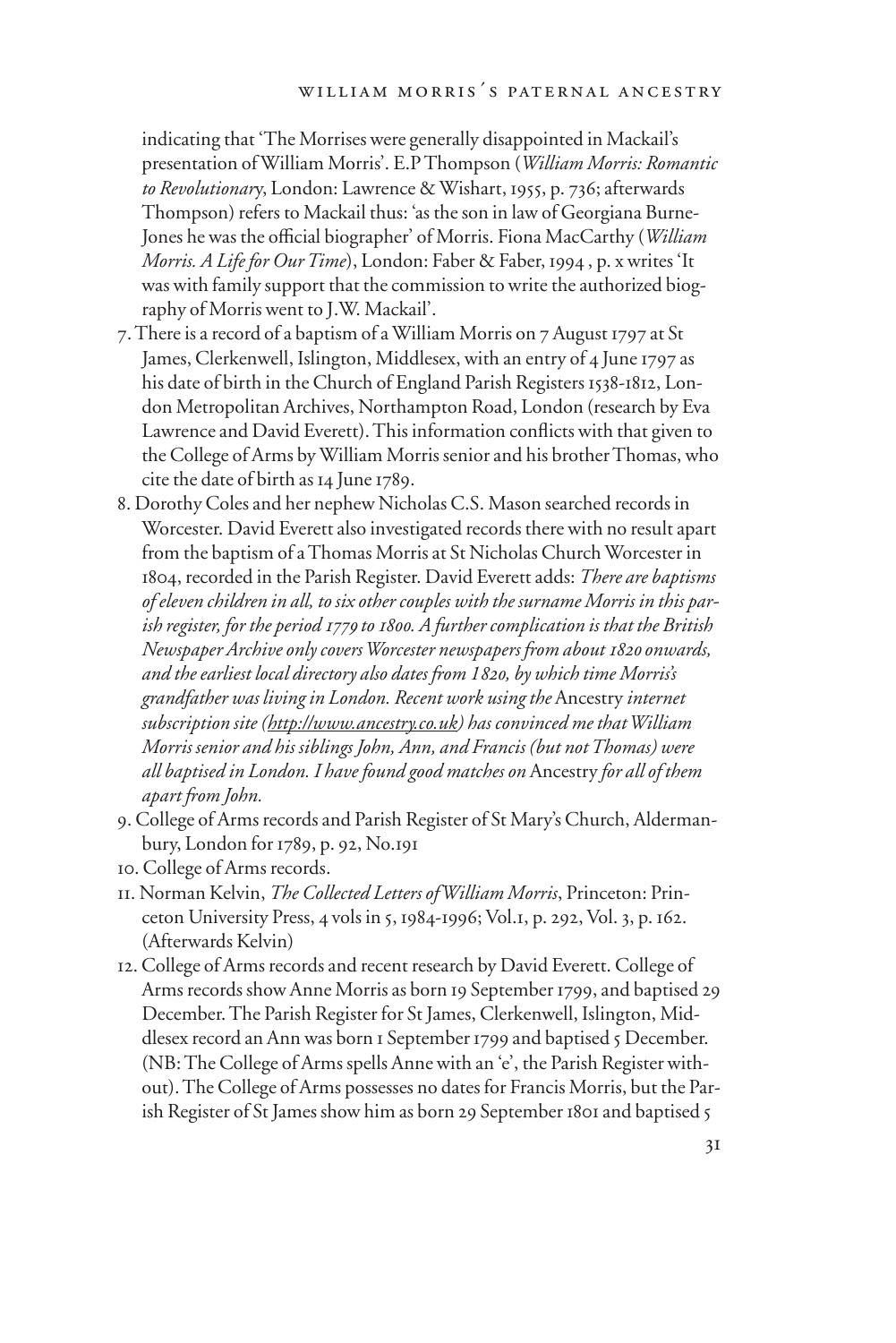February 1802. The College of Arms records Thomas Morris as being born 14 September 1804, and the Parish Register for St Nicholas Church, Worcester a Thomas Morris being baptised 3 October 1804.

- 13. Jackie Latham, 'Thomas Morris, Resident Director of Devon Great Consols', *Journal of the William Morris Society*, Vol. XIV, No. 3, p. 44 (Afterwards Latham). By 1871 (UK Census data), Anne Morris was living with her younger brother Thomas, perhaps helping to look after his family after the death of Thomas's wife in 1858. There were nine children, two of whom died shortly after their mother's death.
- 14. Kelvin, Vol. 3, p.162
- 15. Fiona MacCarthy, *William Morris: a Life for Our Time*, London: Faber & Faber, 1994, p.163. Afterwards MacCarthy.
- 16. See note 7
- 17. Details of John Morris's descendants are contained in the Dorothy Coles Archive held by the William Morris Society at Kelmscott House. These details were provided by John's great-great-granddaughter who agreed that this information be included.
- 18. See note 12
- 19. College of Arms records and Parish Register of St Nicholas Church, Worcester.
- 20. David Everett, 'The ancestry of William Morris: the Worcester connection', *Journal of William Morris Studies*, Vol. XX, No. 4, pp. 37 (this volume).
- 21. Charles Morris's burial is listed in parish records for St Edmund the King and Martyr, City of London.
- 22. Adrienne Reynolds, 'Forest Proprietary Grammar School and the contemporaries of the Morris and Guy Families: 1834-1896', William Morris Society Newsletter, Summer 2006, p. 8.
- 23. Mackail, p. 3.
- 24. For details see Florence S. Boos & Patrick O'Sullivan, 'Morris and Devon Great Consols', *Journal of William Morris Studies*, Vol. XIX, No. 4, p. 11; Latham, pp. 41-46, and Charles Harvey& Jon Press, 'The making of the Morris family fortune', *Journal of the William Morris Society*, Vol. IX, No. 1 1990, pp. 3-11.
- 25. J.W.S. Lutton & F.W. Clerk, *St Mary's Church, Woodford, Essex*, London: Passmore Edwards Museum, 1977, p. 33. William Morris senior served for two years as a Churchwarden at St Mary's Church, Woodford, Essex, and for four years as Overseer of the Poor. Morris would not have approved. Asked once by an over-zealous curate whether he had ever served on a Board of Guardians, Morris is said to have thundered, 'No, thank God!'; Arthur Compton-Rickett, *William Morris: a study in personality*, London: Herbert Jenkins, 1913, p. 28; as quoted in Thompson, second edition, 1976, p. 699.